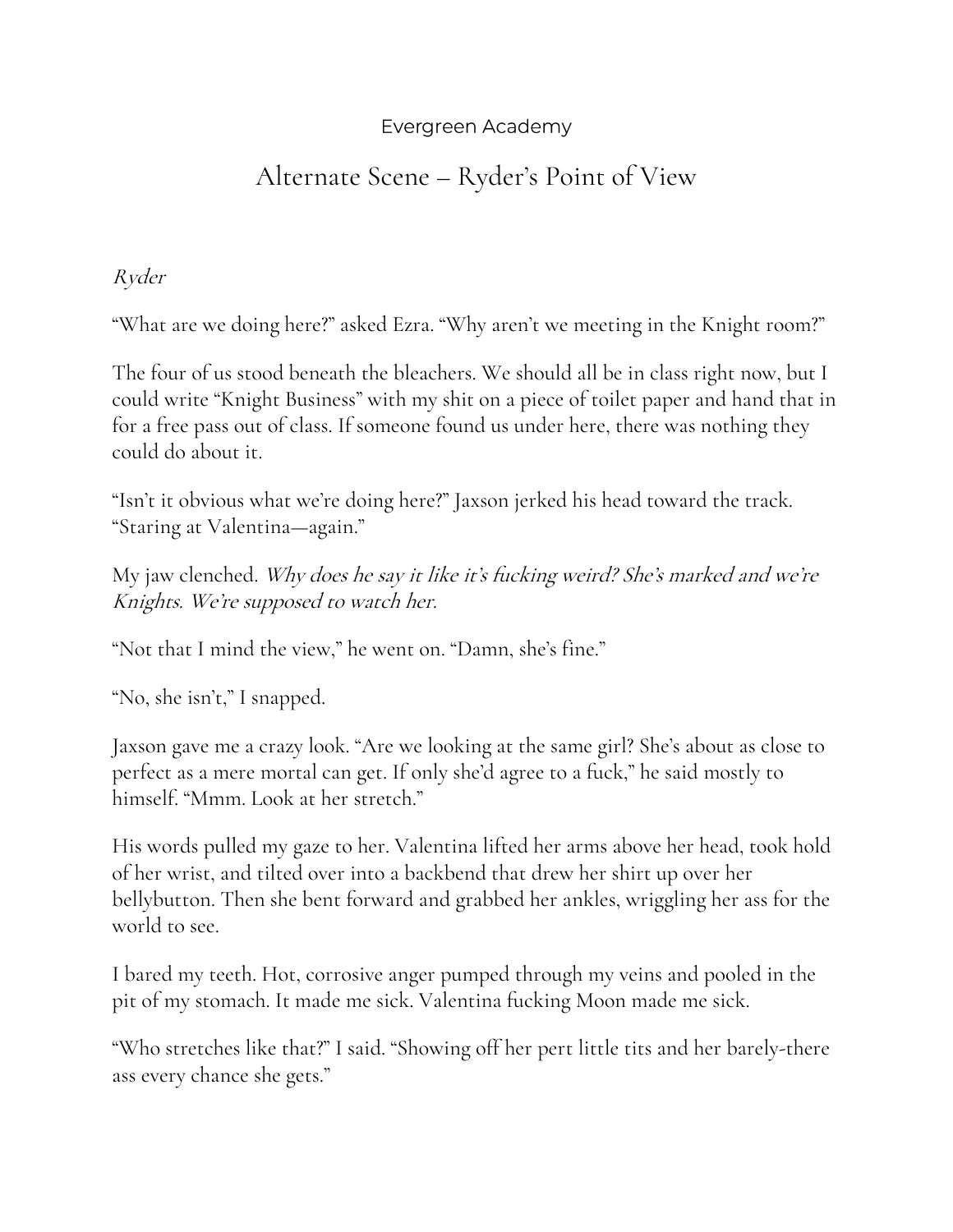"So you have noticed," Jaxson said, smirking like a smug shit. "Just admit you think she's pretty, Ryder."

My nails dug half-moons into my palms. What was Jaxson trying to prove? Sure, she was attractive. She dressed better now. Wore jewelry she shouldn't be able to afford and learned how to put on some damn eyeshadow. That I noticed didn't mean anything. And that I watched her sometimes meant even less.

"I think she's the most beautiful thing I've ever seen… when she cries."

Silence followed my statement.

I watched Valentina move onto the track.

"When are you going to tell us why you hate her so much?" Ezra asked. "This isn't Knight business for you. It's personal."

I pressed my lips together, not bothering to acknowledge I heard.

"Yeah," Maverick spoke up. "What's the story? Because last night at the party was next level. Did you really hire a private investigator to track down her father?"

"She's marked. I did what I'm supposed to do." I punched the underside of the bench. "Not that it worked! Why the hell isn't she in her room packing her bags? She doesn't even look upset!"

Jaxson shrugged. "She probably decided not to give a shit over a guy she never met."

"Then I'll have to do better next time," I said as Valentina took off running. Only my friends heard me, but it was for her. It could only be for her.

"You did good with the spring break video," I said to Ezra. "Can you find— What the hell?"

Valentina tripped and hit the track none-too-gently. I surged forward and smacked into the bleachers. The pain barely registered as Valentina lay still on the ground. The only person near her was Natalie Bard.

Coach lost her mind shouting something at Natalie and she took off down the track. The corrosive anger stoked into an inferno.